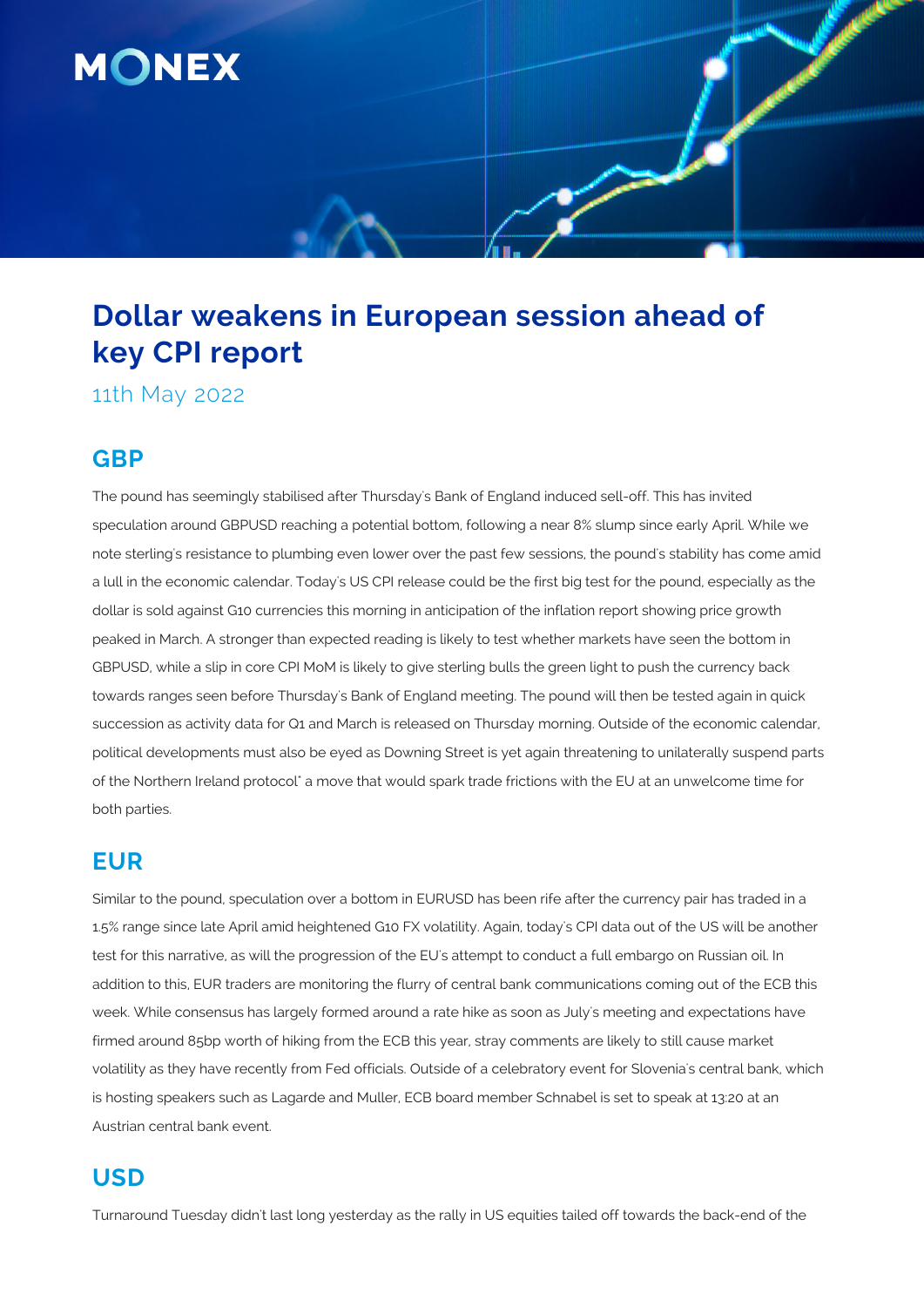session. Just the tech-heavy NASDAQ index and the S&P 500 posted marginal gains on the day as industrials continued to slump following Monday's broad equity market rout. For FX markets, the swings in equity markets meant the dollar remained firm in a session that was largely defined by tight intraday trading ranges, especially across the European session. The limited intraday volatility was notable, especially after the past few weeks when a percentage point move in G10 currency pairs started to become the norm, while it also occurred at a time when a slew of Fed speakers hit the wires. Broadly speaking, the narrative from the cohort of Fed speakers was that two back-to-back 50bp hikes by the US central bank in June and July are quickly becoming the committee's base case. However, dovish commentary about the path of rates thereafter, especially in the context of how well the Fed can bring inflation back to target without inciting a recession, acted as a counterweight to the near-term message. This meant that Treasury yields traded in a relatively tight range too. Volatility has returned overnight, however, with the greenback sitting under pressure ahead of April's US CPI report at 13:30 BST. Currencies with depressed valuations, such as NOK, AUD and GBP, are leading gains against the dollar this morning. This dynamic could be extended throughout the day should April's CPI data show a sharper than expected slowdown in price growth in the US. With favourable base effects set to come into play today, bringing the year-on-year rates down from 8.5% and 6.5% for the headline and core measures, focus will be on monthly price gains. Core inflation is set to print at 0.4% MoM, up 0.1 percentage points from March's reading, while headline inflation is set to fall from 1.2% MoM to just 0.2% due to the moderation in global energy prices after March's war-induced spike. The pace of price growth within the core measure, and specifically services inflation, will be what determines the market reaction. While a substantial slowdown in price growth in services is a left-hand side tail risk, it could transpire due to the wider than usual forecasting errors. This would prompt a dovish repricing of Fed expectations for the July and September meetings, which would weigh on the greenback in the short term.

#### **CAD**

The Canadian dollar edged lower on Tuesday, moving in tandem with all but one G10 currency against the US dollar. Markets twisted and turned during the day amid a lack of high-impact data but ample "Fedspeak" from top Federal Reserve officials. Early in the day, positive sentiment in equities and equity options-implied volatility spilt into a stronger loonie, but the tides turned after Cleveland Fed President Loretta Mester said a 75 basis point interest rate hike wouldn't be ruled out forever. While that's not inconsistent with Powell's market-moving comments in the post-rate decision press conference last week, who said that 75bps weren't being deliberated "at that time", the comment weighed on the equity market rally and thus the rebound in market risk sentiment. Market participants have repeatedly overreacted to stray comments from central bankers, taking away stronger inferences than intended. On today's calendar, US CPI at 13:30 BST/8:30 ET will be the big event of the week. This morning, the loonie is trading 0.2% higher in anticipation of the release, which could see some of the dollar's shine rub off.

#### **Disclaimer**

This information has been prepared by Monex Europe Limited, an execution-only service provider. The material is for general information purposes only, and does not take into account your personal circumstances or objectives. Nothing in